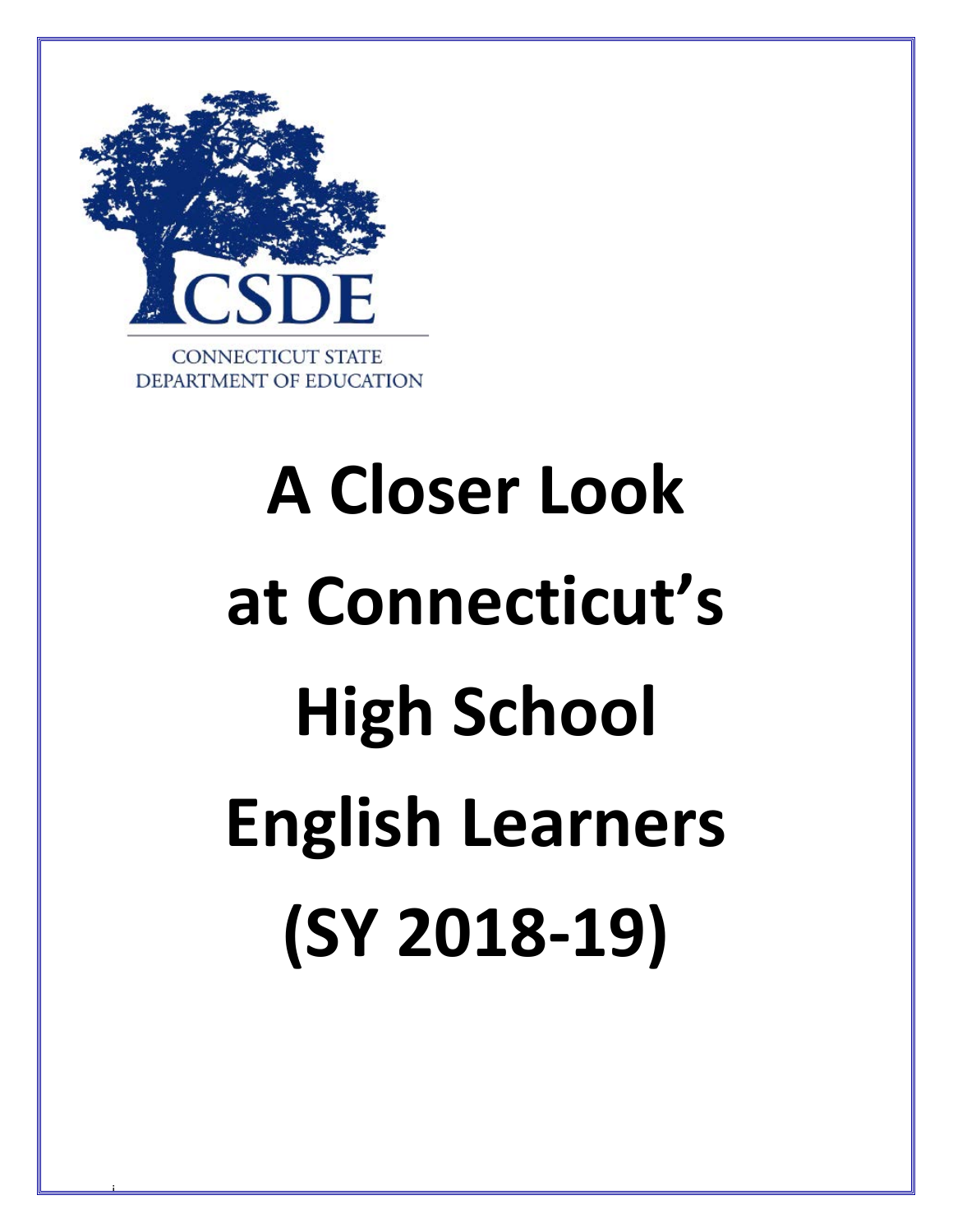# **Contents**

| The Concentration of High School ELs Varied Widely Across Connecticut Districts3                     |
|------------------------------------------------------------------------------------------------------|
|                                                                                                      |
|                                                                                                      |
| More Than One Quarter of High School ELs Have Also Been Identified as Students with Disabilities 5   |
| Given Their Uniqueness High School ELs Require Nuanced and Tailored Approaches to English            |
|                                                                                                      |
| High School ELs are less likely than ELs at Other Grade Levels to Demonstrate English Language       |
|                                                                                                      |
| Ever-EL Status is a Significant Variable Related to the Long-Term Academic Performance of Students10 |
|                                                                                                      |
|                                                                                                      |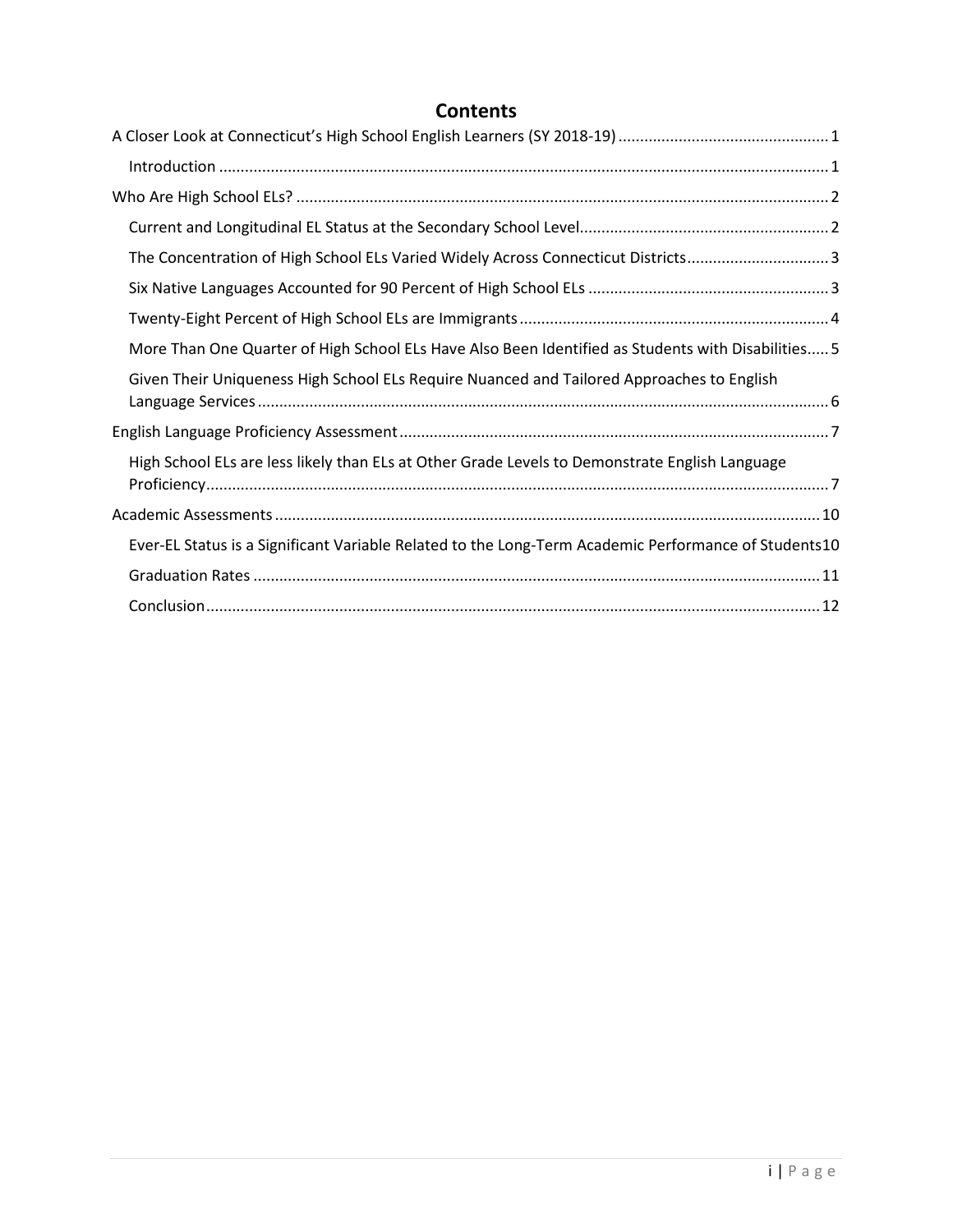# Figures

| Figure 1: Annual Percentage Growth in the Number of High School Students Relative to the Baseline         |  |
|-----------------------------------------------------------------------------------------------------------|--|
|                                                                                                           |  |
| Figure 2: Distribution of Connecticut's High School ELs by Size of District High School EL Population, SY |  |
|                                                                                                           |  |
|                                                                                                           |  |
| Figure 4: Annual Growth in the Number of SWDs Relative to Baseline of SY 2014-15 by EL Status, SYs        |  |
|                                                                                                           |  |
|                                                                                                           |  |
|                                                                                                           |  |
| Figure 7: Percentage of ELs Demonstrating English Mastery by Grade, SY 2018-19                            |  |
| Figure 8: Percentage of Students Attaining Level Three or Better on the Connecticut SAT School Day        |  |
|                                                                                                           |  |
|                                                                                                           |  |
|                                                                                                           |  |

# Tables

| Table 1: A Quck Glance at Connecticut's 8,300 High School English Learners (SY 2018-19)1            |  |
|-----------------------------------------------------------------------------------------------------|--|
|                                                                                                     |  |
| Table 3: Percentage of ELs Demonstrating Proficiency on the ELP Assessment by Grade Level, SY 2018- |  |
| Table 4: Percentage of ELs Demonstrating Proficiency on the ELP Assessment by Grade Level and       |  |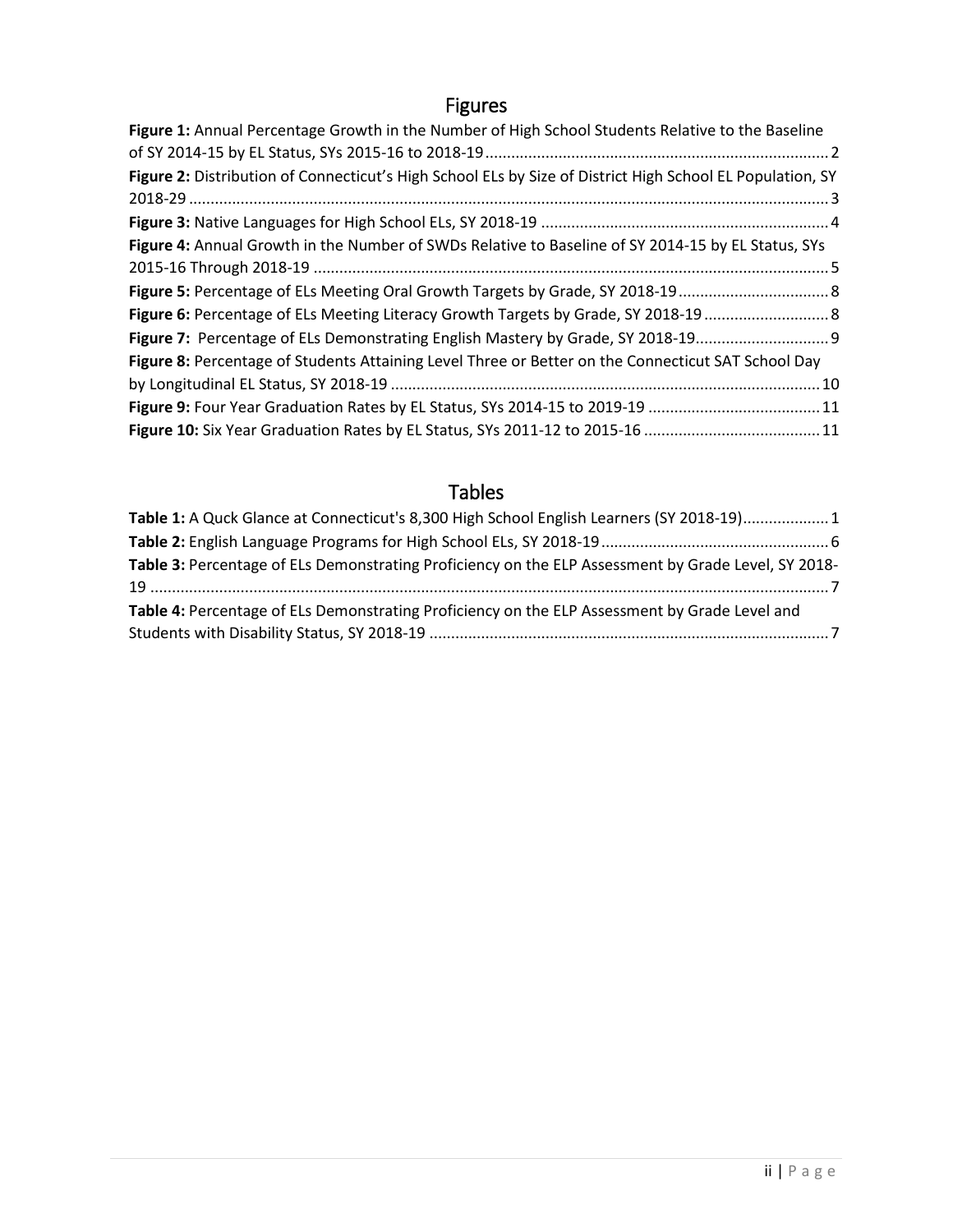# <span id="page-3-0"></span>**A Closer Look at Connecticut's High School English Learners (SY 2018-19)**

#### <span id="page-3-1"></span>**Introduction**

In SY 2018-19, English learners (ELs) were a small subgroup of Connecticut's high school students (5 percent), unique from their non-EL peers in terms of the educational challenges they face and sometimes even in their demographic characteristics. Similarly, high school ELs are a smaller subgroup of all ELs, accounting for just 20 percent. With the majority of ELs in both Connecticut (62 percent) and nationally in elementary grades, much of the English language acquisition literature focuses on serving ELs in those grades and far less about supporting those in high school.

While the high school EL student group shared many of the same demographic characteristics with ELs at other grade levels (**[Table 1](#page-3-2)**), they face the additional challenge of accessing and mastering secondarylevel academic content while concurrently trying to develop English language proficiency (ELP). In particular, they must do this within a compressed time frame because they have fewer years to graduation. While this compressed time frame may be particularly evident for recently arrived ELs, all ELs are faced with attaining English language proficiency (ELP) and mastering academic content in a limited number of years once they reach high school. This may become even more challenging for the high percentage of high school ELs who have either been identified as students with disabilities or immigrants. National research posits that many immigrants are also students with limited or interrupted formal education (SLIFE).<sup>[1](#page-3-3)</sup> It also indicates that high school ELs are more likely to be SLIFE than students at lower grade levels.<sup>[2](#page-3-4)</sup> As a result of these and other factors, 46 percent of high school ELs were considered "long term ELs," or students who have been ELs for five or more years.<sup>[3](#page-3-5)</sup> With all these socioeconomic, educational, and individual factors in mind, high school ELs may require more tailored, intensive, and novel instructional approaches as compared to ELs at lower grade levels.

<span id="page-3-2"></span>

| <b>Characteristic</b>                                                  | <b>Percentage of High School ELs</b><br>$(SY 2018-19)$               | 5-Year Change in Number of High<br><b>School ELs</b>                 |
|------------------------------------------------------------------------|----------------------------------------------------------------------|----------------------------------------------------------------------|
| Spanish is Native Language                                             | 77%                                                                  | 13%                                                                  |
| <b>Students with Disabilities</b>                                      | 27%                                                                  | 37%                                                                  |
| Eligible for Free or Reduced<br><b>Price Meals</b>                     | 78%                                                                  | 8%                                                                   |
| Immigrants                                                             | 28%                                                                  | $3\%$ <sup>1</sup>                                                   |
| Districts with at least one<br>high school EL                          | 127                                                                  | Increase of 5 districts                                              |
| Percent of high school ELs in<br>high-incidence districts <sup>2</sup> | 45%                                                                  | 0%                                                                   |
| Grade distribution                                                     | Grade 9 (29%), Grade 10 (26%), Grade<br>11 (23%), and Grade 12 (22%) | Grade 9 (-5%), Grade 10 (13%),<br>Grade 11 (13%), and Grade 12 (34%) |

#### **Table 1: A Quick Glance at Connecticut's 8,300 High School English Learners (SY 2018-19)**

*1-CSDE began collecting individual student immigrant status in SY 2017-18 so the growth percentage is from then to SY 2018-19. 2-High Incidence Districts refers to districts that have at least 500 ELs in Grades 9 through 12.*

<span id="page-3-3"></span> <sup>1</sup> Short, D., & Boyson, B. (2012). Helping newcomer students succeed in secondary schools and beyond. Washington, DC: Center for Applied Linguistics.

<span id="page-3-4"></span><sup>2</sup> Wisconsin Center for Education Research (2015). *Focus on SLIFE: Students with limited or interrupted formal education.*  Madison, WI: WIDA Consortium.<https://wida.wisc.edu/sites/default/files/resource/FocusOn-SLIFE.pdf>

<span id="page-3-5"></span> $3$  ELs in high school had the highest average number of years reported as an EL (5.3 years) compared to those at the primary and middle school levels. Percentage of long-term ELs and average years reported as EL: Grades PK-5, 18 percent and 2.8 years; Grades 6-8, 54 percent and 5 years respectively.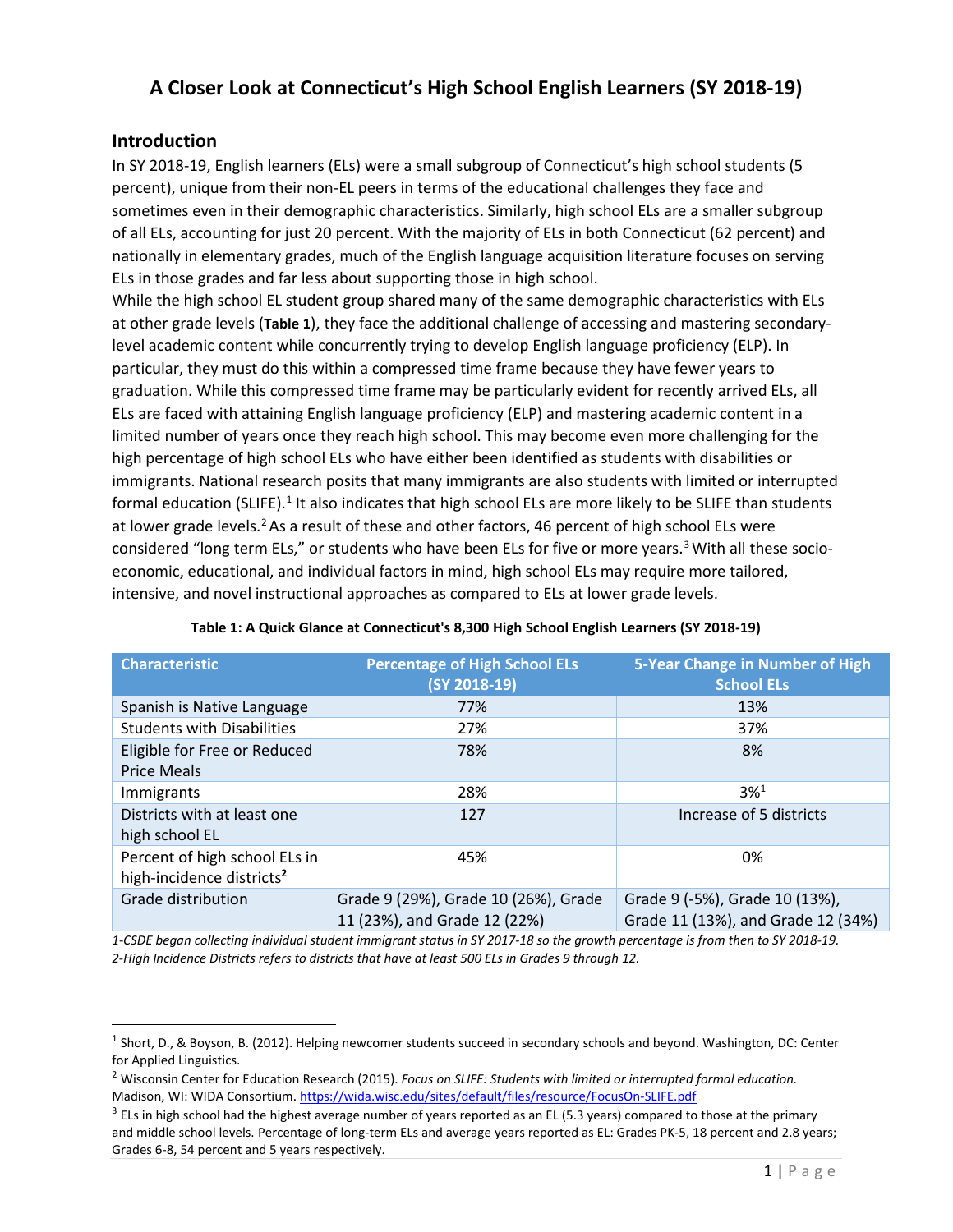At the October 2019 Performance Matters Forum, the Connecticut State Department of Education (CSDE) staff presented much of the material in this paper alongside a panel of district EL administrators and teachers. The panel discussed their practices for providing English language services and other supports for high school ELs to an audience of other EL and generalist educators. The first goal of the presentation and this paper is to provide information regarding a statewide picture of high school ELs, including their demographics, assessment results, and trends in these areas. The second goal is to encourage greater discussion among EL administrators and teachers across districts to foster the sharing of experience, knowledge, and resources to support high school ELs.

# **Who Are High School ELs?**

#### <span id="page-4-1"></span><span id="page-4-0"></span>**Current and Longitudinal EL Status at the Secondary School Level**

High School ELs comprise 5 percent of all high school students (approximately 8300 students) and their numbers increased 11 percent over the last five years. Much of this growth occurred beginning in SY 2017-18 with the influx of students that arrived after Hurricane Maria significantly affected Puerto Rico. As the number of ELs increased during this five year period, the number of their non-EL peers declined by over 2 percent (**[Figure 1](#page-4-2)**). This EL growth was not consistent across grades as it occurred in Grades 10 (13 percent), 11 (13 percent) and especially Grade 12 (34 percent), but the number of ELs in Grade 9 fell (-5 percent).



<span id="page-4-2"></span>**Figure 1: Annual Percentage Growth in the Number of High School Students Relative to the Baseline of SY 2014- 15 by EL Status, SYs 2015-16 to 2018-19**

In addition to current-ELs, there are a sizeable number of students who were an EL at some point during their public school education but have exited EL status and services. These former-ELs along with current-ELs may be collectively referred to as "ever-ELs." In SY 2018-19, ever-ELs in high school numbered over 23,000 and accounted for 14 percent of all secondary students. Ever-EL is an important concept in both educational programming and analyzing assessment outcomes. For example, former-ELs have reached the CSDE's English language proficiency mastery criteria, but they may still have unique linguistic needs as compared to their peers who have never been an EL ("never-EL") and may require English language support and/or tailored learning strategies.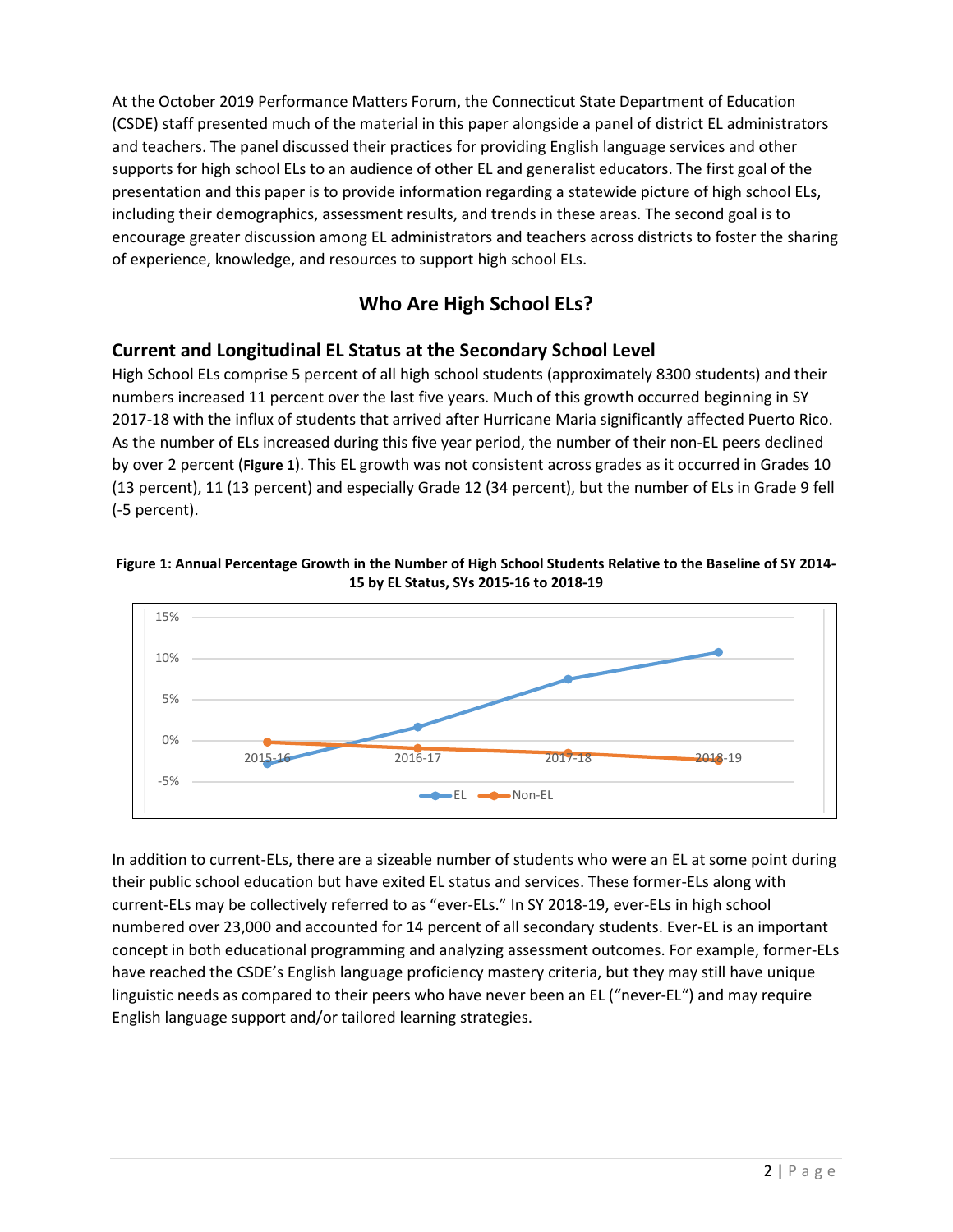#### <span id="page-5-0"></span>**The Concentration of High School ELs Varied Widely Across Connecticut Districts**

Historically, the majority of all ELs have been concentrated in a handful of large urban districts, with the remaining smaller number of ELs distributed across most of Connecticut's other districts. This is particularly true for high school ELs. In SY 2018-19, there were 127 districts with at least one EL at the secondary school level, however just five districts accounted for 45 percent of Connecticut's high school ELs (**[Figure 2](#page-5-2)**).[4](#page-5-3) Each of these five districts had at least 500 ELs at the high school level. An additional 11 districts with between 100 and 499 ELs accounted for a further 36 percent of all high school ELs.<sup>[5](#page-5-4)</sup> As a result, 81 percent of secondary school ELs were in just 16 districts. The concentration of ELs was also evident at the secondary school level as only a dozen high schools accounted for 40 percent of all ELs. In addition to their large EL populations, 13 of these 16 high-incidence high school EL districts are participants in the CSDE's Alliance Program. The Alliance District program is a unique and targeted investment in Connecticut's lowest-performing districts. Alliance Districts receive increased Education Cost Sharing (ECS) funding to support district strategies to dramatically increase student outcomes and close achievement gaps by pursuing bold and innovative reforms.

<span id="page-5-2"></span>



In addition to the concentration of ELs in larger urban districts, there has been a trend in the growth in  the number of ELs in districts with small to moderate numbers of high school ELs. In SY 2018-19, there were 19 districts with between 20 and 99 ELs, and 92 with between 1 and 20 ELs (11 and 8 percent respectively of all ELs).

These widely divergent demographics pose unique challenges. For instance, a district with a small number of ELs in high school may not have robust EL supports, resources, and institutionalized experience, while those with a large population of high school ELs may struggle to meet the varied needs and characteristics of this population.

#### <span id="page-5-1"></span>**Six Native Languages Accounted for 90 Percent of High School ELs**

In SY 2018-19, high school ELs collectively spoke 95 different native languages. However, 91 percent spoke one of only six of these languages, with 77 percent being Spanish speakers (**[Figure 3](#page-6-1)**). Conversely,

<span id="page-5-3"></span> $4$  The five districts that accounted for 45 percent of high school ELs were Hartford (901), Bridgeport (814), New Haven (701), Waterbury (651), and Stamford (650).

<span id="page-5-4"></span> $<sup>5</sup>$  The 11 districts with between 100 and 499 high school ELs were Danbury (440), New Britain (431), the Connecticut Technical</sup> Educational System (405), Norwalk (401), Meriden (312), New London (211), Windham (190), Norwich Free Academy (188), East Hartford (166), West Haven (127), and West Hartford (102).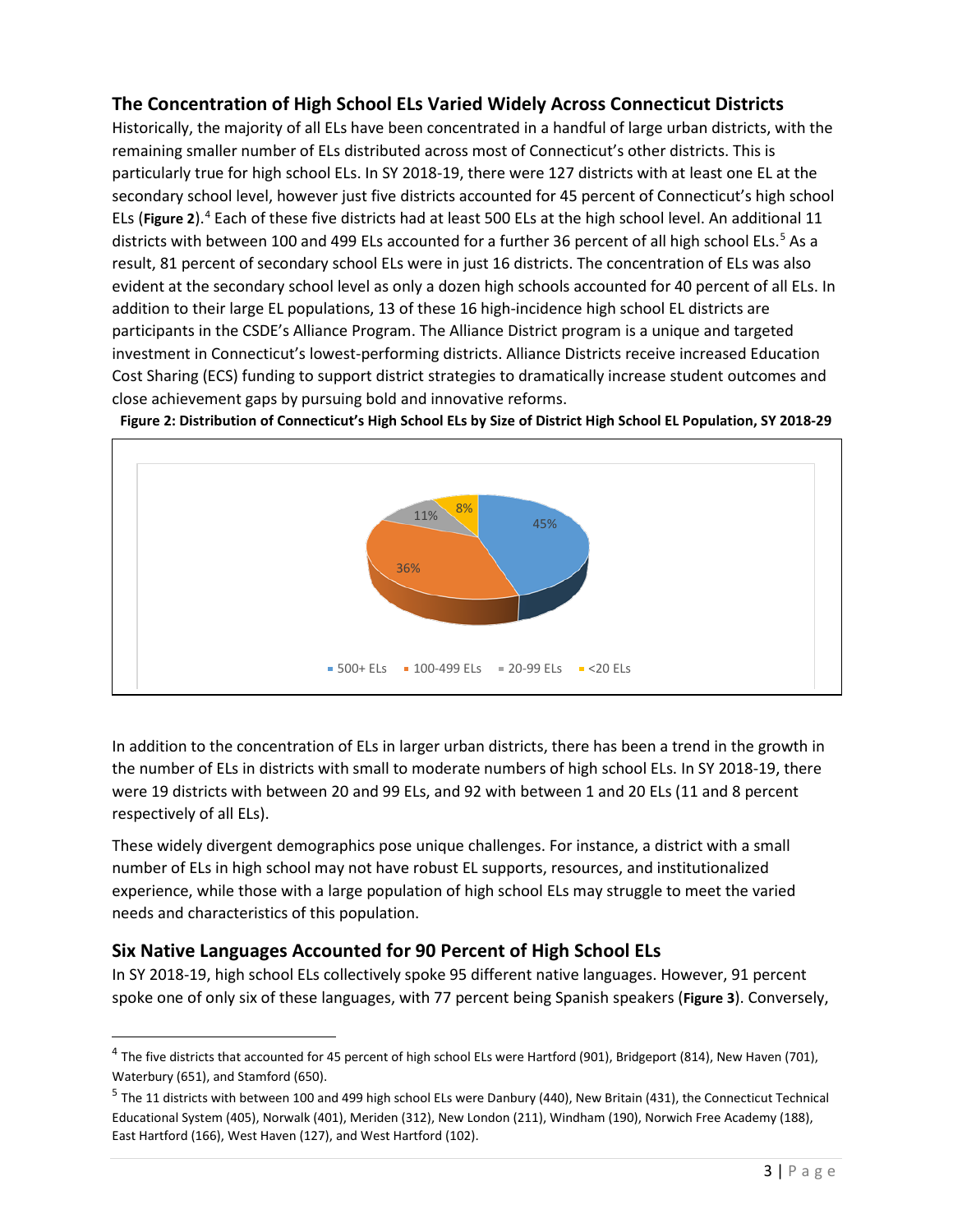there were fewer than 50 ELs per language statewide for 86 of these 95 native languages. While students speaking multiple native languages brings rich linguistic and cultural diversity to districts, it can also be challenging to find or develop native-language resources and materials for those ELs who are speakers of low incidence languages. This is particularly true as there may be few or no certified bilingual and/or English as a Second Language (ESL) staff who speak these languages in Connecticut. These students may also be SLIFE students and therefore, require supportive instructional and linguistic strategies. In addition to offering robust language instruction education programs for high school ELs, it is paramount that accessibility tools and strategies, such as the use of sheltered instruction, are integrated in mainstream content. Sheltered instruction includes the use of scaffolds and other supports to access mainstream content. Districts may also reach out to cultural or religious organizations and use personnel, technology, and telephonic supports for translation and interpretation for students and their families. Note that, if needed, families are entitled to receive communications in a language that they understand, through translation and/or interpretation.



<span id="page-6-1"></span>

## <span id="page-6-0"></span>**Twenty-Eight Percent of High School ELs are Immigrants**

In SY 2018-19, 28 percent of high school ELs were also immigrants. This means that they were born outside of the U.S. and have attended U.S. schools for fewer than three full school years. This was a higher percentage than ELs in primary school Grades (PK-5: 16 percent) and middles school (Grades 6-8: 20 percent). National research posits that many immigrants are often also SLIFE students. As SLIFE students, they need to develop foundational academic skills while acquiring English and engaging in secondary-level coursework simultaneously. Some of these students are refugees and are fleeing countries due to natural disasters, political turmoil or civic disorder, and as a result, they may have mental health and emotional needs related to these circumstances and the trauma they experienced.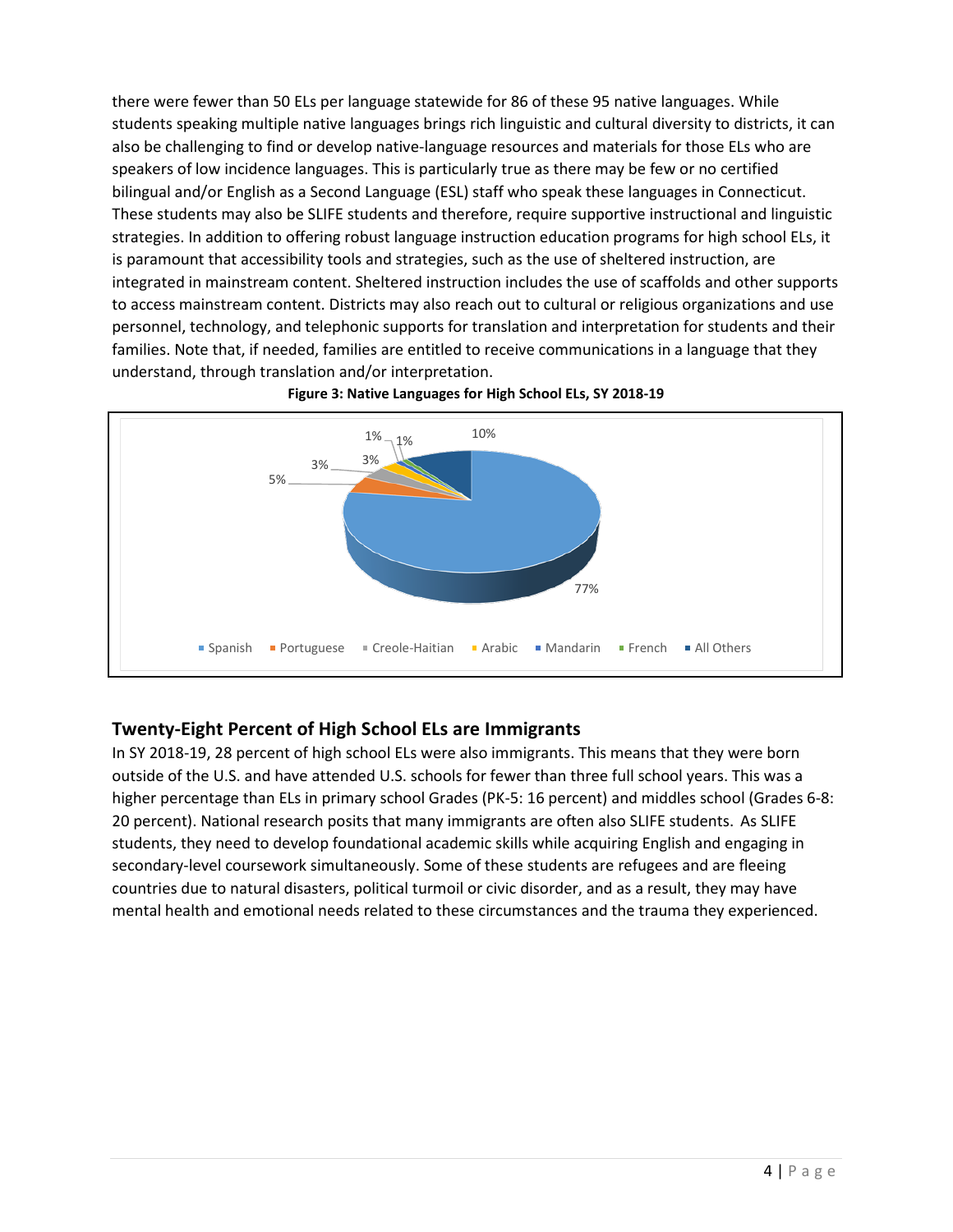## <span id="page-7-0"></span>**More Than One Quarter of High School ELs Have Also Been Identified as Students with Disabilities**

Among high school ELs, 27 percent were also identified as students with disabilities (SWD) in SY 2018- 19, and they are also referred to as "dually- identified" students. In contrast, just 16 percent of high school students who were non-ELs were identified as SWDs. The most common primary disabilities for dually-identified students were Learning Disabilities (55 percent), ADD/ADHD (12 percent), Intellectually Disabled (9 percent), and Speech/Language Disabilities (5 percent). From SY 2014-15 through 2018-19, there was a 37 percent increase in the number of high school ELs identified as SWD compared with 9 percent for students who were non-ELs (**[Figure 4](#page-7-1)**).



<span id="page-7-1"></span>**Figure 4: Annual Growth in the Number of SWDs Relative to Baseline of SY 2014-15 by EL Status, SYs 2015-16 Through 2018-19**

It is important to note the growth of dually-identified high school students as a significant factor in the overall increase in the number of high school ELs. As noted, the number of dually-identified high school students increased by 37 percent, but during the same time the number of high school ELs who were not identified as SWD increased by just 3 percent. The result is that dually-identified students accounted for three quarters of the growth in the number of high school ELs.

The large percentage of dually-identified students in high school may be due, in part, to the difficulty of these students to achieve the required proficiency levels needed on the annual ELP assessment required to exit EL status. Additionally, Connecticut does not currently have an alternate ELP Assessment specifically designed to assess dually-identified students with the most severe cognitive disabilities. These ELs do not have an assessment by which to demonstrate English proficiency and are thereby unable to exit EL status. For some perspective on the number of ELs eligible to take an alternate assessment, in SY 2018-19, 2.7 percent of ELs in Grade 11 were approved to take the Connecticut Alternate Assessment (CTAA). These factors contribute to the large percentage of high school ELs who are considered "long-term" ELs (46 percent in high school), or those who have not attained language proficiency within five years of being identified as an EL (Every Student Succeeds Act (ESSA) Section 3121(a)(6)).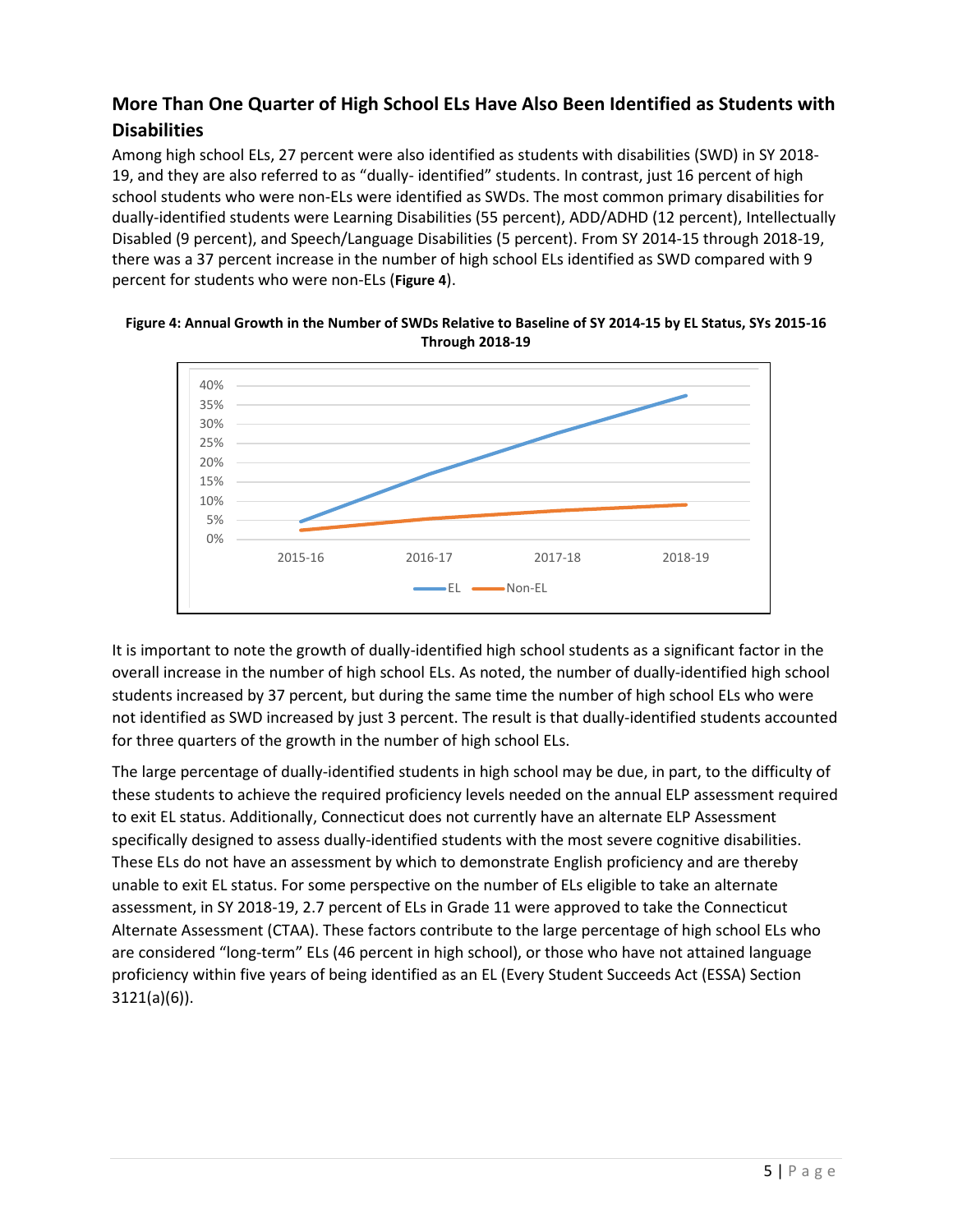# <span id="page-8-0"></span>**Given Their Uniqueness High School ELs Require Nuanced and Tailored Approaches to English Language Services**

Table 2 presents the types of English language services that high school ELs received in SY 2018-19 but it is important to keep in mind certain caveats when considering these data. Districts report to the CSDE the principal language support service received by each EL. In practice, however, most ELs receive a mix of language support services as a result of individual student needs, as well as district programming and resources. Student and staff mobility, differences across districts related to EL programming, and even the interpretation of CSDE's EL program codes, may mean that CSDE EL program data does not always fully reflect the services provided.

Twenty percent of high school ELs participated in a bilingual education program (**[Table 2](#page-8-1)**) and this was lower than the percentage for ELs in primary and middle school (29 percent). A significant factor for this disparity is that the state's bilingual statute precludes students with fewer than 30 months to graduation from participating in bilingual programs. In SY 2018-19, over 8 percent of high school students were in a school with a mandated bilingual program in their native language but were unable to participate because they had fewer than 30 months to graduation. Twenty-two percent of high school ELs received Language Transitional Support Services, which are a varied mix of ESL services for ELs who had participated in a bilingual program but exhausted their eligibility to continue before meeting the CSDE's English Mastery Standard to exit EL status. High school ELs also received specific types of ESL, such as pull-out (17 percent), push-in/co-teaching (5 percent), sheltered instruction (13 percent), or another model (11 percent). Co-teaching is less prevalent in high school than at other school levels (11 percent) because, at the secondary level, it requires teachers certified in ESL and a secondary subject area. Factors that pertain specifically to high school, such as graduation requirements and the inability to offer bilingual services to many students, may make it more challenging to tailor language instruction to the unique and varied needs of students at this grade level.

<span id="page-8-1"></span>

| Program                                                                       | <b>ELs</b> | % of ELs | 5-Year Change in<br><b>Number of ELs</b> |
|-------------------------------------------------------------------------------|------------|----------|------------------------------------------|
| Bilingual                                                                     | 1656       | 20%      | 13%                                      |
| Bilingual available, but 30 months or fewer to<br>graduation so receiving ESL | 693        | 8%       | 71%                                      |
| Language Transition and Academic Support<br><b>Services</b>                   | 1818       | 22%      | $-11%$                                   |
| <b>ESL</b>                                                                    | 3774       | 46%      | 19%                                      |
| <b>Parental Refusal of Services</b>                                           | 337        | 4%       | $-10%$                                   |
| <b>Totals</b>                                                                 | 8278       | 100%     | 11%                                      |

#### **Table 2: English Language Programs for High School ELs, SY 2018-19**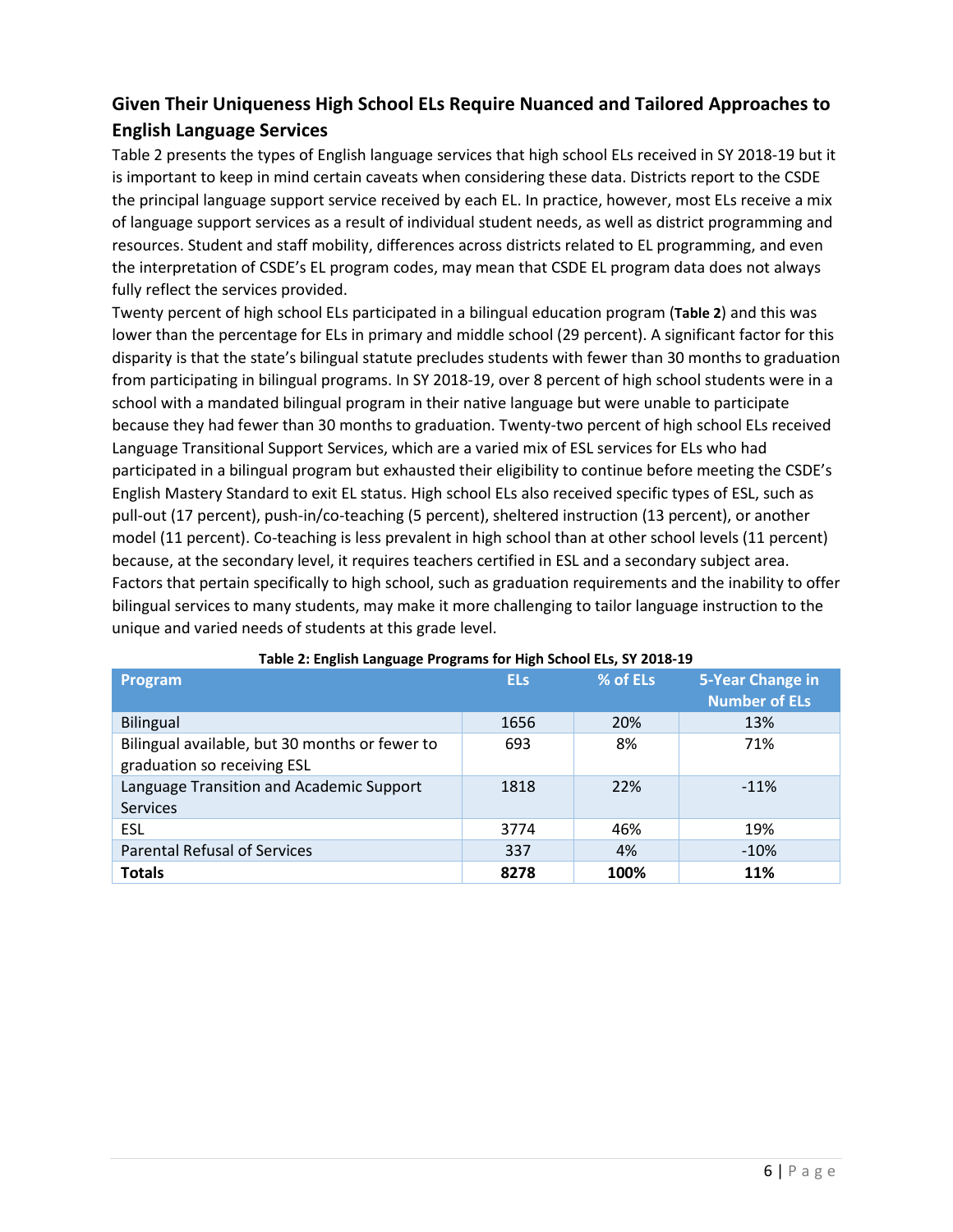# **English Language Proficiency Assessment**

# <span id="page-9-1"></span><span id="page-9-0"></span>**High School ELs are less likely than ELs at Other Grade Levels to Demonstrate English Language Proficiency**

Under Federal law, all ELs in Grades K-12 are required to participate in an annual ELP Assessment that includes the domains of speaking, listening, reading and writing. In Connecticut, the ELP Assessment is the LAS Links. From SY 2015-16 through 2018-19, the percentage of all ELs demonstrating proficiency on the four subtests and the five composite scores (averages of combinations of the subtests) have all declined for all ELs regardless of grade level as the assessment transitioned to being delivered online. The percentages of high school ELs that demonstrated proficiency on such key metrics as Literacy (average of the Reading and Writing subtests) and Overall (average of the four subtests) has been lower than at other grade levels (**[Table](#page-9-2) 3**). While the percentage of ELs who demonstrated Oral proficiency was lower for those in high school compared to ELs in middle school, it was still higher than for those in Grades K-5.

<span id="page-9-2"></span>

| Grade Level    | Oral | Literacy | Overall |
|----------------|------|----------|---------|
| K - 5          | 19%  | 17%      | 16%     |
| $6 - 8$        | 31%  | 23%      | 23%     |
| $9 - 12$       | 25%  | 12%      | 13%     |
| <b>All ELs</b> | 22%  | 18%      | 17%     |

#### **Table 3: Percentage of ELs Demonstrating Proficiency on the ELP Assessment by Grade Level, SY 2018-19**

As previously noted, a large percentage of ELs in high school have also been identified as students with disabilities and this could potentially account for differences in the ELP Assessment results by grade level. To address this, **[Table 4](#page-9-3)** presents the percentage of ELs who demonstrated proficiency taking into account both grade level and SWD status. That is, Table 4 presents separate comparisons of ELs who were dually identified and those who were not. Regardless of SWD status, fewer high school ELs demonstrated Literacy and Overall proficiency than their respective counterparts at the other grade levels. For Oral proficiency, their percentages were lower for both the SWD and not SWD groups in comparison with their middle school counterparts but higher than for those in Grades K-5. [6](#page-9-4)

| <b>DISADIIIIV STATUS, ST ZUIO-19</b> |            |                |                 |                |            |                |
|--------------------------------------|------------|----------------|-----------------|----------------|------------|----------------|
| <b>Grade Band</b>                    | Oral       |                | <b>Literacy</b> |                |            | <b>Overall</b> |
|                                      | <b>SWD</b> | <b>Not SWD</b> | <b>SWD</b>      | <b>Not SWD</b> | <b>SWD</b> | <b>Not SWD</b> |
| $K - 5$                              | 10%        | 20%            | 8%              | 20%            | 7%         | 19%            |
| $6 - 8$                              | 26%        | 33%            | 13%             | 27%            | 15%        | 27%            |
| $9 - 12$                             | 17%        | 27%            | 5%              | 14%            | 5%         | 14%            |
| <b>All ELs</b>                       | 16%        | 24%            | 9%              | 20%            | 8%         | 19%            |

#### <span id="page-9-3"></span>**Table 4: Percentage of ELs Demonstrating Proficiency on the ELP Assessment by Grade Level and Students with Disability Status, SY 2018-19**

<span id="page-9-4"></span> $6$  The grade-band structure of the LAS Links Assessment may also be a factor in the lower levels of proficiency at the secondary level. Specifically, all high school ELs take the same assessment in Grades 9-12. This is a challenge for students in Grade 9 as evidenced by their lower rates of proficiency compared to those in the other high school grades, as well as Grade 8 students. For example, the percentage of overall proficiency for Grade 9 (8 percent) compared with Grades 8 (26.9 percent), 10 (13.5 percent), 11 (15.7 percent), and 12 (15.7 percent).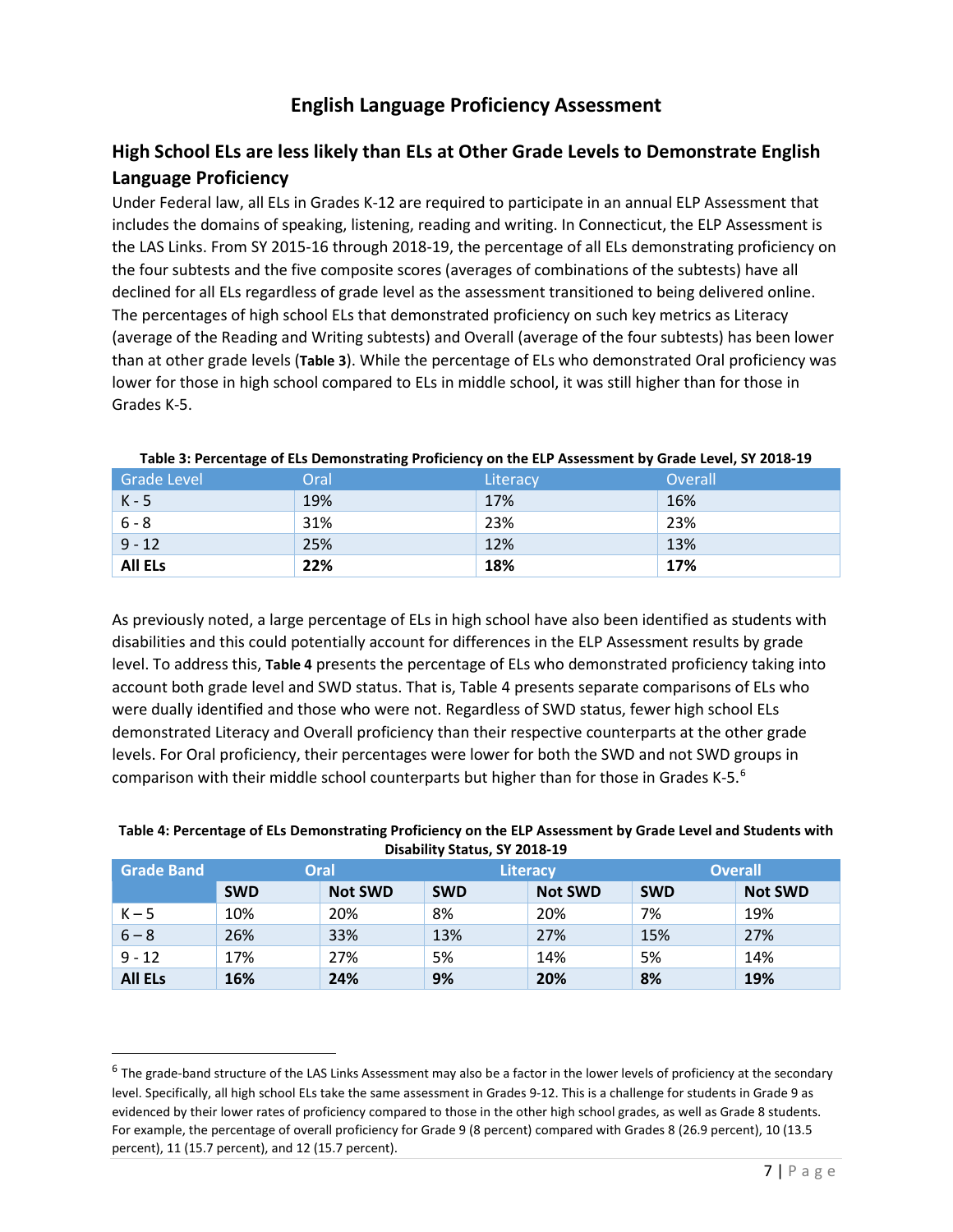The Every Student Succeeds Act requires states to create ELP growth targets that will move ELs to proficiency. In response, the CSDE calculated Oral and Literacy growth targets based upon analyses of multiple years of Connecticut ELs' LAS Links results. These annual targets establish trajectories for each student to attain Oral and Literacy proficiency within five school years. Specifically, they are increments of Oral and Literacy scale-score points that each EL is expected to grow from one school year to the next. Each EL has individualized Oral and Literacy growth targets that are based on the combination of their grade and performance levels in the previous school year.

In SY 2018-19, English learners in Grades 9-12 had some of the highest percentages of those who met their Oral growth targets (**[Figure 5](#page-10-0)**). In contrast, they also had some of the lowest percentages of those that met their Literacy growth targets (**[Figure 6](#page-10-1)**).



<span id="page-10-0"></span>**Figure 5: Percentage of ELs Meeting Oral Growth Targets by Grade, SY 2018-19**

**Figure 6: Percentage of ELs Meeting Literacy Growth Targets by Grade, SY 2018-19**

<span id="page-10-1"></span>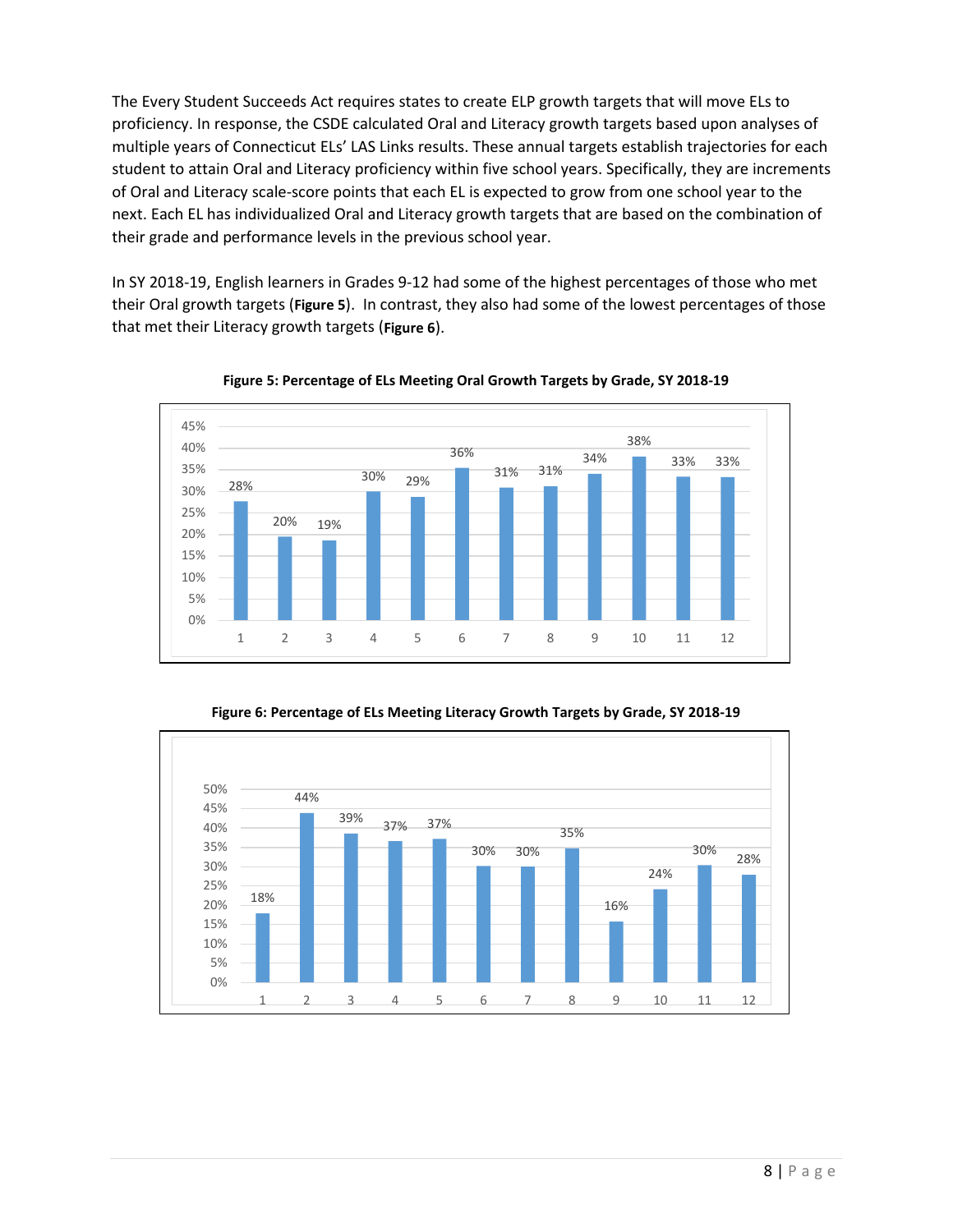The CSDE's English Mastery Standard is the criteria that students must meet in order to exit EL status. The Mastery Standard's exit criteria requires ELs to demonstrate Overall proficiency on the LAS Links, as well as proficiency on both its Reading and Writing subtests. The percentage of high school students who met the Mastery Standard in SY 2018-19 was 5 percent, which was down from 10 percent in SY 2015-16. With the exception of kindergarten, the individual high school grades had the lowest percentages of ELs who demonstrated English language mastery (**[Figure 7](#page-11-0)**).



<span id="page-11-0"></span>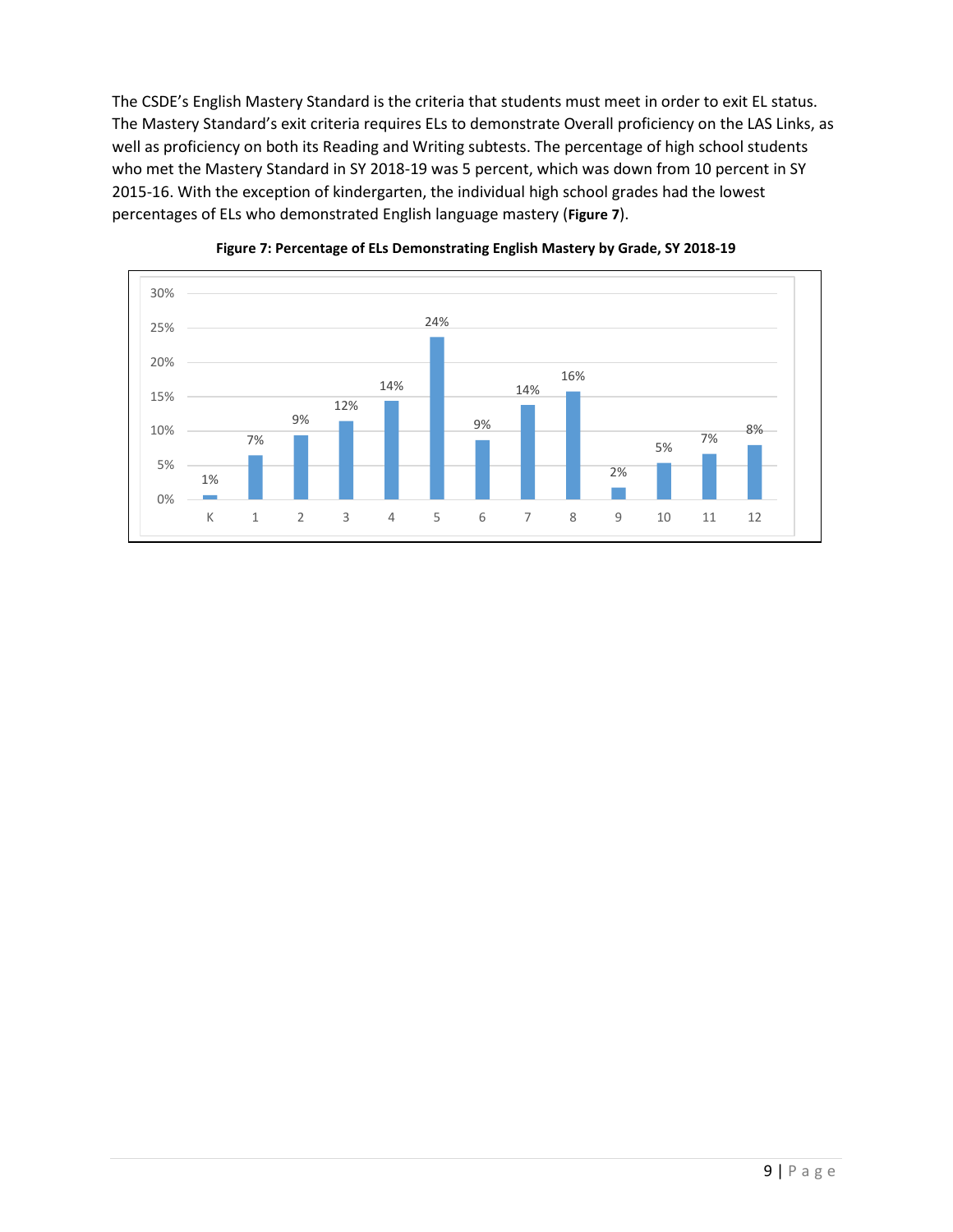## **Academic Assessments**

# <span id="page-12-1"></span><span id="page-12-0"></span>**Ever-EL Status is a Significant Variable Related to the Long-Term Academic Performance of Students**

When considering outcomes on the Connecticut SAT School Day, there were marked differences between students related to longitudinal EL status. **[Figure 8](#page-12-2)** shows that students who had never been identified as ELs ("never-ELs") were more likely to demonstrate ELA and math proficiency than either current-ELs, monitored-ELs (students that met the Mastery criteria and exited EL status within the last two years but were still eligible to receive English language support services as needed), and former-ELs (students that exited EL status more than two school years ago). Similarly, participation rates and ELA and math average scale scores also varied by longitudinal EL status as never-EL students outperformed the other groups.<sup>[7](#page-12-3)</sup> There is national research which shows that ever-ELs can perform comparably or even outperform never-ELs on certain metrics.<sup>[8](#page-12-4)</sup>

0% 10% 20% 30% 40% 50% 60% 70% ELA Math <mark>3% 3% 3% 3%</mark> 3% 35% 23% 50% 30% 66% 44% ■ Current-EL ■ Monitored-EL ■ Former-EL ■ Never-EL

<span id="page-12-2"></span>**Figure 8: Percentage of Students Attaining Level Three or Better on the Connecticut SAT School Day by Longitudinal EL Status, SY 2018-19**

Typically most ELs are eligible for free or reduced price meals and this status may be seen as a proxy for socio-economic status (SES). Lower SES can be a factor in academic assessment outcomes. We can take into account SES by restricting the comparison of Connecticut SAT School Day results to those students who were eligible for either free or reduced price meals. Doing this illuminates that former-ELs eligible for free or reduced price meals (FRL) and were not SWD performed comparably to never-EL peers who were also FRL eligible and not SWD (ELA 47 percent vs. 49 percent at level three or better and math 25 percent vs. 23 percent respectively). Current-ELs (ELA: 3 percent and Math 3 percent) and monitored-ELs (ELA: 30 percent and Math 17 percent) eligible for free or reduced price meals who were not SWD still lagged behind these other groups of students.

<span id="page-12-3"></span> $^7$  Participation rates and average SAT ELA and Math Scale scores by longitudinal EL status: Current-EL (91 percent; 372 and 373), Monitored-EL (93 percent; 458 and 468), Former-EL (97 percent; 486 and 481) and Never-EL (97 percent; 524 and 516). The CSDE ESSA performance targets for School Day SAT are Performance Level 3 or above and the minimum scale score for Level Three on ELA is 480 and for math it is 530.

<span id="page-12-4"></span><sup>8</sup> Collier, V. P., & Thomas, W. P. (2004). The astounding effectiveness of dual language effectiveness for all. NABE Journal of Research and Practice, 2(1), 1-20.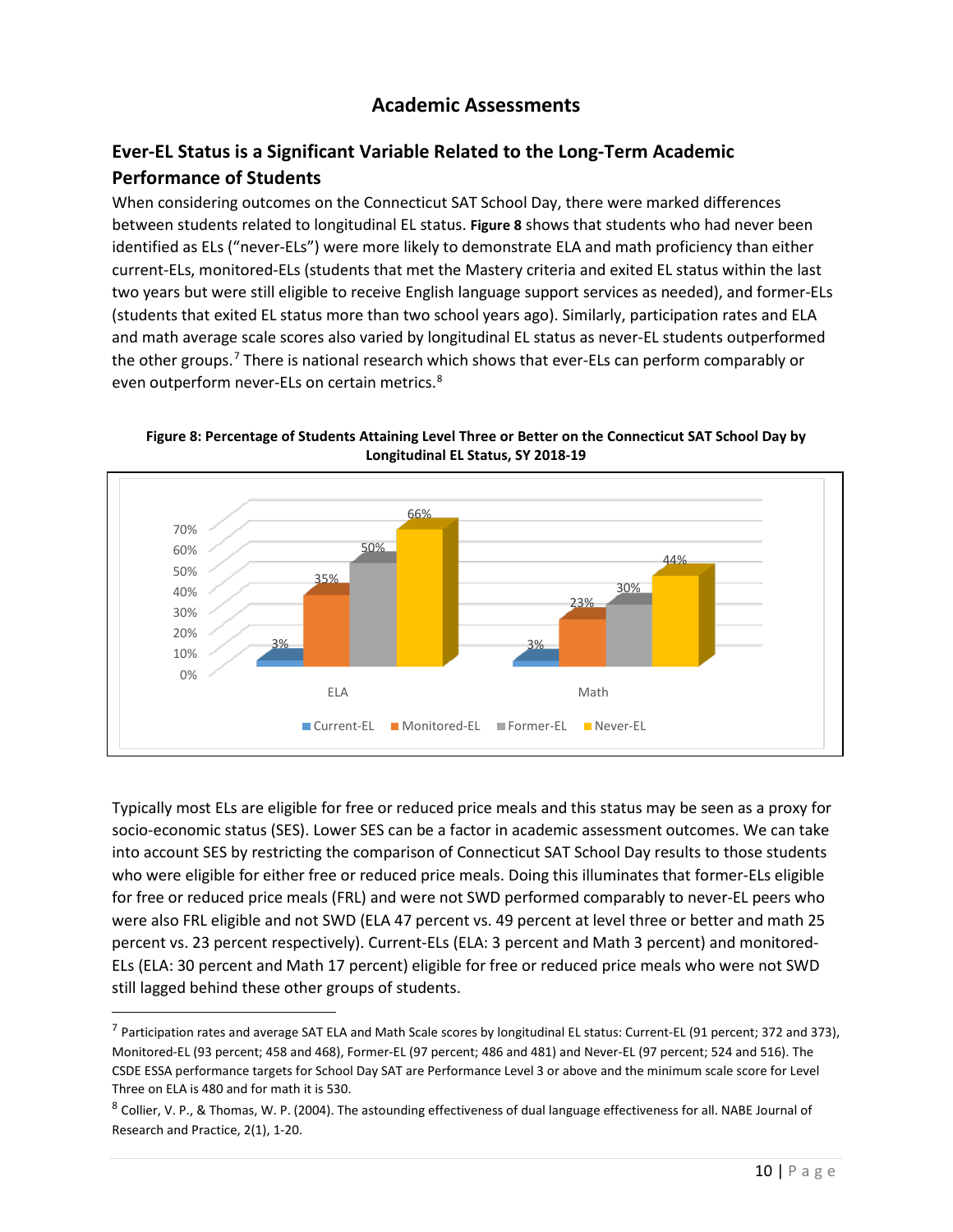Divergent outcomes on the Connecticut SAT School Day based on longitudinal EL status points to the importance of considering "ever-EL" status in analyses of academic assessment outcomes. It reveals the full trajectory of EL outcomes and emphasizes the importance of academic and linguistic supports necessary for both current and former-ELs across the general education program. While former-EL students have met the CSDE's English Mastery Standard, they may still have language needs and will benefit from embedded supports and the implementation of intentional strategies and tools to further develop proficiency with academic language. Focused comparisons of the SAT results also showed the significance of demographic factors such as SWD and SES status. It underlines the importance of considering both longitudinal EL status and other demographic characteristics in supporting students.

#### <span id="page-13-0"></span>**Graduation Rates**

From SY 2014-15 through 2018-19, four- and six-year graduation rates were fairly steady for both the EL group and non-EL student group (**[Figure 9](#page-13-1)** and **[Figure 10](#page-13-2)**). The EL graduation rate improved in SY 2018-19 and the gap with the non-EL group narrowed slightly. The EL group in the graduation rate calculations includes all students who were an EL while in high school, regardless of their EL status at the time of graduation. Thus the graduation rates for ELs encompass "ever-EL" status during high school.



<span id="page-13-1"></span>



<span id="page-13-2"></span>